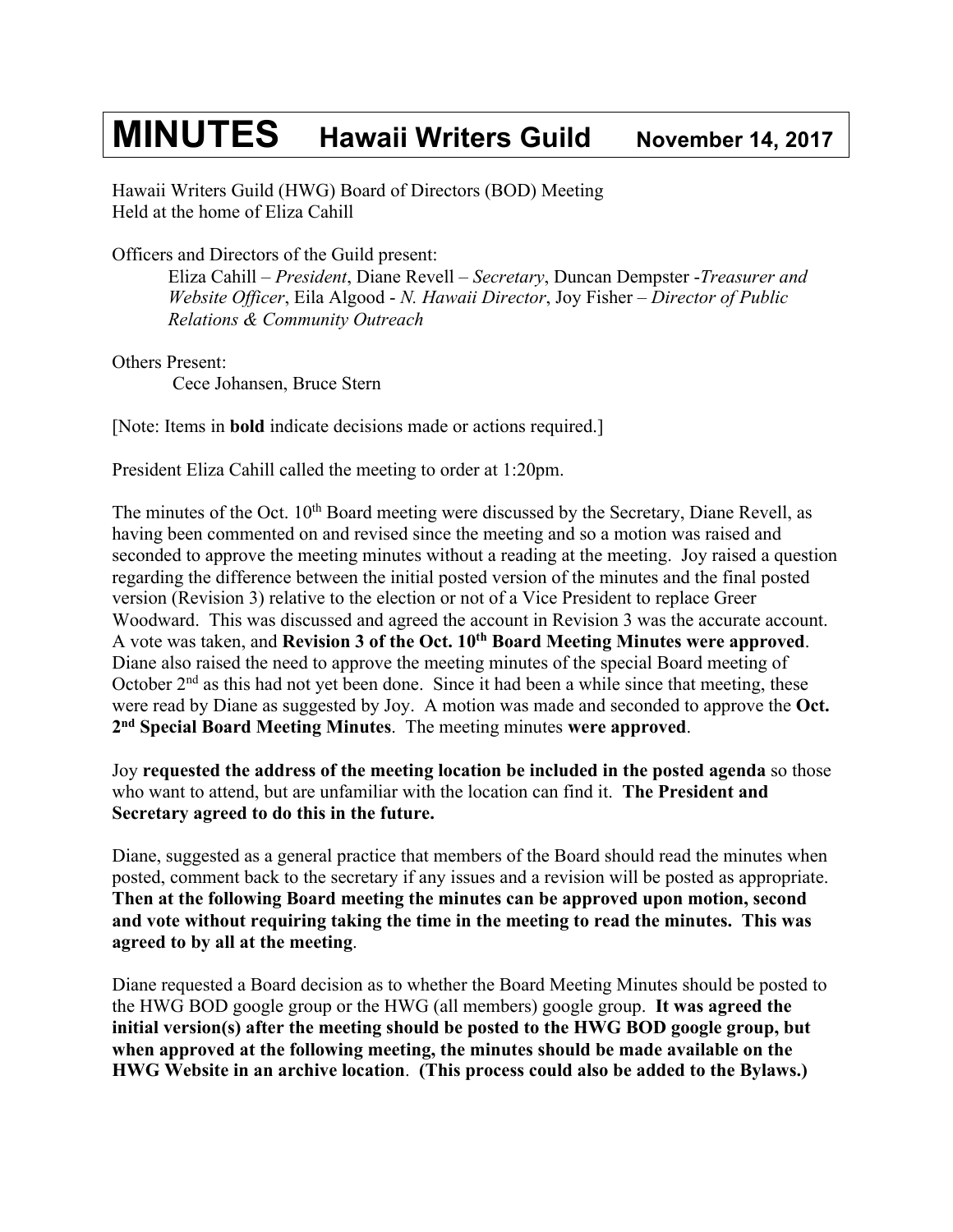Diane reported on the status of membership in the last month, with current memberships at 42 with one pending. Duncan indicated that besides Dale Belvin as a pending member, there was also Pete Cameron who was a pending member. **Some members of the Board (Joy and Diane) had not seen the request for approval of Pete Cameron**, so **it was requested that Duncan as Webmaster resend that request**. Regarding **Dale Belvin's request for membership**, he **was approved** by a vote of 4 out of 6 (with 2 disapprovals). Relative to Pete Cameron, Eila mentioned he has been a cowboy poet with rewards in that area, so she would recommend him.

Treasurer, Duncan Dempster, provided a copy of HWG accounts and dues payments to the Secretary. He stated there was no change in the finances since the October  $10<sup>th</sup>$  Board meeting. The Secretary requested a decision be made as to whether the dues collection be kept as currently done with \$40 collected from all new members and then their renewal for the following year would be due in the quarter they had joined; so, dues notices would go to the appropriate subset of members each quarter of each year. Or the dues for new members could be pro-rated during their initial year of membership, and all renewal notices would go out to all members in the initial quarter of the year as proposed and approved in a prior Board meeting. **With the recommendation of the Treasurer for the current method, the proposal to collect the full annual dues (currently \$40) in the quarter a member joins was unanimously approved. This will be included in the update to the Bylaws.**

## *Committee Reports*:

**Webmaster,** Duncan Dempster, reported that some members have yet to provide even a photo and basic information for the HWG website. It was agreed that meant they likely did not want their information on the public website, so okay if they declined to take advantage of this option.

Duncan led the discussion of the current set of HWG or similar google groups. There are currently five groups and based on the discussion this was what was agreed to for each one.

Current Groups – Information on the members and their status for each group was provided by Duncan to the Secretary.

- a. *Friends of Hawaii Writers Guild* **Keep it**. We could use this as distribution for information for those interested, but not members. When we have public readings, a sign-up list could be provided to add new members to this group, so they would be notified of future public readings or other events by HWG of general interest. The **members that can post to the site should be limited to the administrator, HWG PR and Public Outreach Director (alias PR Director), and the Events Director**. **The PR Director and Events Director will decide which of them can add/remove members from this group in conjunction with the administrator, Duncan**. Currently 27 members.
- b. *Hawaii Writers Guild* **Keep it**. This is the HWG Members group. Currently 39 of our members are in this group. **It was agreed to limit the posting of items on this site to current members of the HWG Board of Directors**.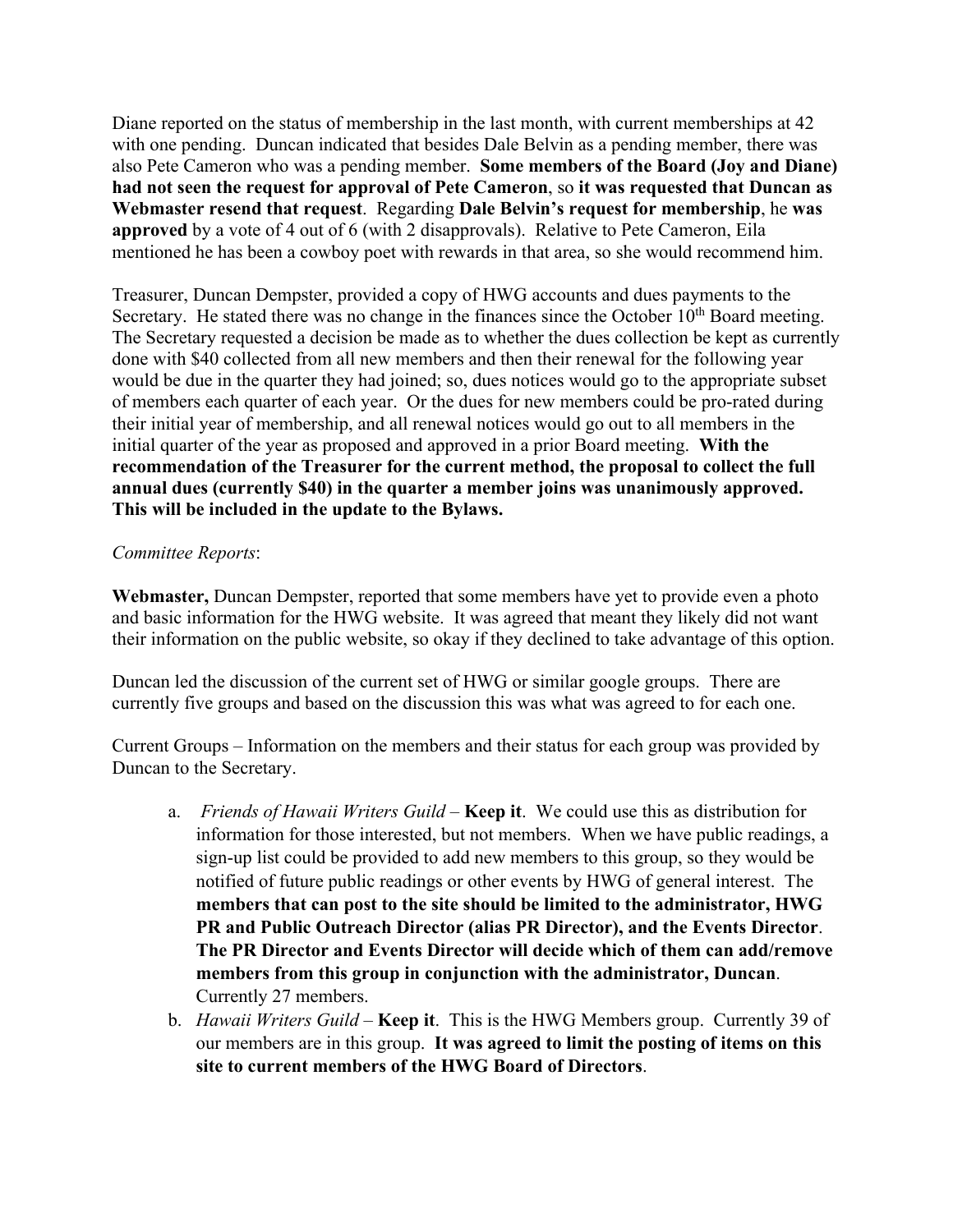- c. *Hawaii Writers Guild-BOD* **Keep it**. This is the HWG Board of Directors group. It was decided there should be a backup administrator to this site. Duncan is the current administrator. **Diane will serve as a backup for Duncan** (this may also apply to the HWG member group, b above). **Eila said she would help show Diane how this works**. It currently has eight members.
- d. *Waimea Writers* **Keep it**. This is the group established by Greer Woodward and is for members of the writing group that meets at Tutu's House (so sometimes called Tutu's group). It is not specifically part of HWG, but has many members in common and is similar to the other writing groups in North Kohala and Volcano. **It was suggested that Dave Fouts be asked if he would manage this group, so Duncan had fewer groups to administer**.
- e. *Writers of Waimea* **Delete it**. This group was established by Ray and Julia Pace. It was believed to be the precursor to the Hawaii Writers Guild group and is no longer active. The group has nineteen members.

**PR and Community Outreach Director**, Joy Fisher, reported on recent North Kohala Library public reading of Nov. 13<sup>th</sup>. She took photos of the event for posting to our HWG Website. Eila suggested Joy may want to do a follow-up story with some of the photos to the Kohala Mountain News and provided Joy with the contact information. Joy mentioned the next public reading will be December 6<sup>th</sup> at the Thelma Parker Library. **Joy will provide an announcement of the January memorial for John Holland to be held in January at Tutu's House**. The memorial will not be an HWG event, but all HWG members will be invited. Joy requested we standardize on the monthly meeting schedule of the Board, so these can be added to the Website calendar. **It was agreed the Board meetings will be held on the 2nd Tuesday of each month at 1;30pm to 3:30pm**. This will give time between meetings for lunch of those who attend the Tutu's House Waimea Writers Group that is earlier those days.

Joy also reported she was transferred control of two Facebook pages from Ray Pace. One is a closed page where membership is controlled, and the other is an open page where anyone can visit and post. There was some discussion if it was worth it to have the closed group as via the google groups we have other means to communicate with the members directly. The purpose of the Facebook page, if to reach a wider audience should be open. **It was suggested Joy may want to consider if the closed group is worth the effort**. Useful links on the closed page previously provided by Ray Pace could be included in the Directory project, so perhaps it may be less useful when the Directory is up and running.

North Kohala Committee Director, Eila Algood reported that the November 13<sup>th</sup> public reading went very well. She would like to arrange to continue with three more in the February to June time frame. Her concern is the head librarian, Janet Lamb, is retiring at the end of November and they do not currently have a replacement. Janet has been so helpful in making sure the events go smoothly, Eila needs to see how this might work without her. Some suggestions were made for other possible venues. The Kava Bar was suggested, but thought too small for the recent audience for the readings. It was suggested it might be a venue for getting younger people introduced to the writers' groups and HWG. Eila also mentioned that **the Guild**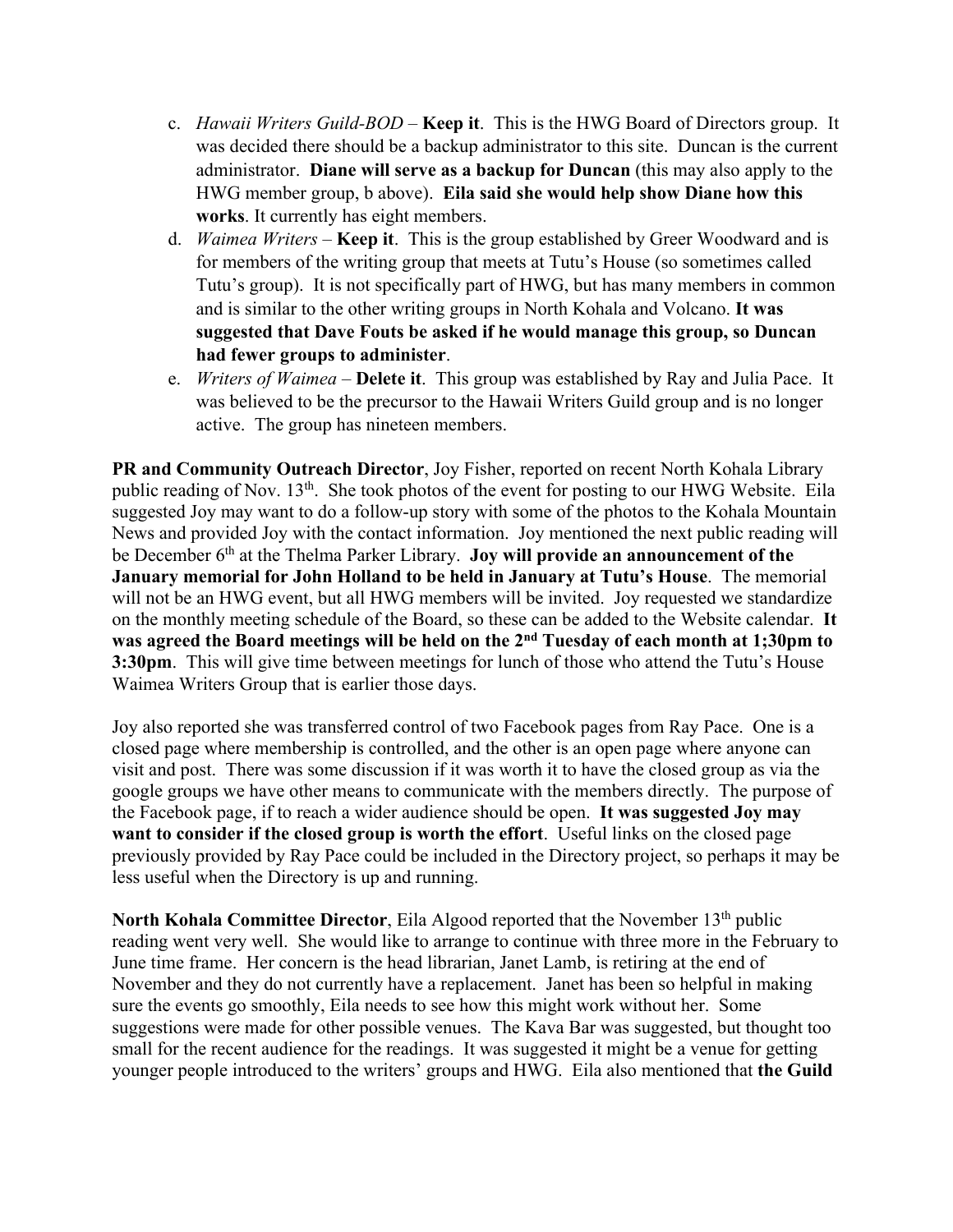**may want to do a Public Service Announcement (PSA) for play on KNKR radio in Kohala. Eliza with Eila will work together on this option**.

**South Hawaii Committee Director,** Bryan Furer, was unable to attend, so no report was provided.

**Vice President** – We were currently without a Vice President after Greer Woodword resigned due to health, but had two candidates: Cece Johansen and Bruce Stern. A motion was made and seconded to vote on the candidates and Bruce was elected by 4 out of 5 votes.

**Events Director** – There was a related discussion to see if Cece would be interested in serving on the Board in another capacity. Eliza had sent out a request for candidates or volunteers to be HWG Events Director and did not receive any replies. As the **Events Director position** was open and with some discussion of the role for that position, **Cece agreed and was duly appointed by the President and approved by the Board**. It was **requested Cece write the description of the job as she saw it from our discussion** and it would be updated in the Bylaws (Article 4, Paragraph C, Section 5 [add Events Director] and Section 6 Standing Committees, add to description of Events Committee). **This description should be provided to the Secretary and President prior to the special meeting on Bylaws planned for November 24th**.

**President**, Eliza Cahill, requested a **delay on the vote for HWG top three priority projects to collect more ideas and more specifics** on the current project proposals. She cited the project proposed by Cece as having the **right level of detail and being specific enough to implement**. **Cece's proposal is listed here for the purpose as serving as an example**:

"A Punctuation and Sentence Round Table" -- It would include practice exercises for both, and each member could bring a piece they're working on for "real life" application. I'm not sure, but this could work at a Tutu's class in January. Or maybe an evening at my house.

**Eila suggested that Board members may want to personally call or talk to members of the Guild like those in their writers' groups to see what they would like the HWG to do as projects**. This would likely get more detail and specifics on what the members want and is a good general practice. The calls could be in addition to an e-mail request for suggestions.

Eliza indicated she had contacted Pam (Hawaii Libraries boss) recently. At her prior contact in August, Pam indicated it was too early for determining the Thelma Parker Library availability for 2018 for holding HWG Lit Nights and other events. But, Pam indicated now was the time to do that. **Eliza said she would provide Cece the contact information as Event Director to make the arrangements for 2018 HWG use of the local library**. Eliza did suggest that for the summer months (Tutu's House not available then) the HWG might host some of their writers' workshops in the evenings versus earlier in the day, to allow working adults the option to attend.

It was decided to have a separate, **special meeting to review and vote on the current set of proposed Constitution and Bylaw changes**. Added changes can be proposed in the mean time and **Eliza requested Board members to review the Bylaws to see if they had any more changes** they would want made and if so **provide them to Diane**. **The meeting for this topic was set for Friday, November 25th (day after Thanksgiving) at 1:00pm at Eliza's house**.